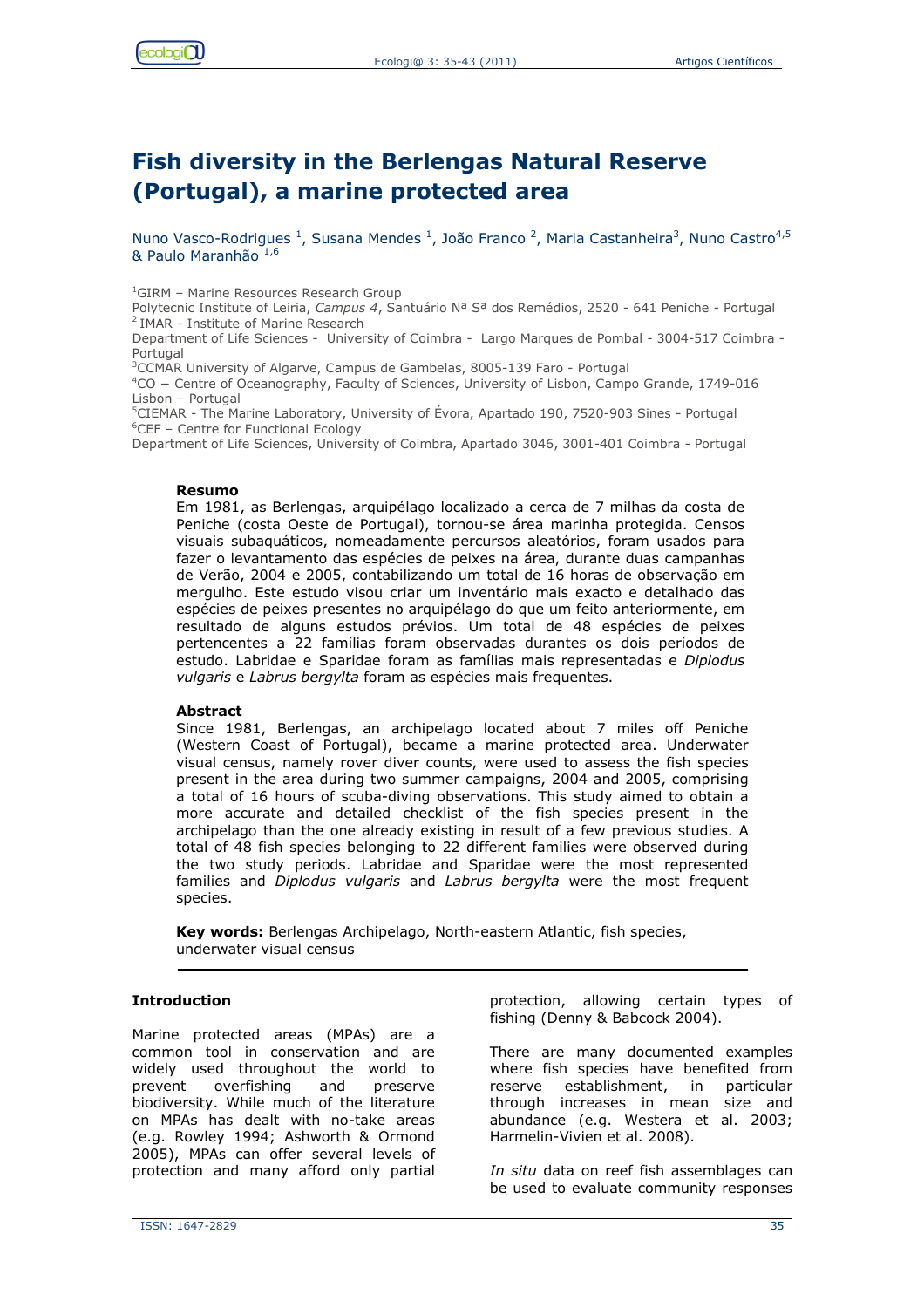to natural and artificial changes in the biotope (Bythell et al. 1993).

Non-destructive techniques, such as underwater visual observation (visual census) have frequently been used to characterize reef fish communities (Bohnsack & Bannerot 1986) by quantitatively measuring relative abundances and community structure (Guidetti et al*.* 2008).

More recent studies started to address temperate reef fish assemblages (García-Charton et al*.* 2004; Guidetti et al. 2008) and fish communities on North Atlantic islands like Canaries (Falcon et al. 1996), Azores (Patzner & Santos 1993; Santos et al*.* 1994); and Madeira (Ribeiro et al. 2005). In Portuguese mainland few studies have been performed (e.g. Almada et al. 1999; Gonçalves et al. 2002; Santos et al. 2005; Beldade & Gonçalves 2007).

Berlenga Island and the nearby Estelas islets were declared a Nature Reserve in 1981, to preserve a rich natural heritage and to ensure sustainable development of human activities there. More recently, Berlengas Natural Reserve (BNR) was proposed to be a Biosphere Reserve. This denomination is attributed by UNESCO to sites where the existence of innovate approaches to conservation and sustainable development is recognized. The Reserve was enlarged in 1998 to include the remote Farilhões islets and a much wider marine area, now up to 9541 hectares overall (99 ha of land area and 9 442 ha of marine area) (Queiroga *et al.* 2009).

Current legislation does not allow the following activities inside the protected area: commercial fishing to vessels unregistered in Peniche Port Authority (nearest fishing harbor); trawl fishing, gill nets, trap fishing and shellfish collecting (Queiroga et al. 2009).

Despite its biodiversity, no marine scientific studies were done in Berlengas Natural Reserve (BNR) prior to its implementation. The few scientific work carried out to assess the species that inhabit these waters were all performed after Berlengas archipelago was declared a marine reserve. In addition, the studies concerning fish are also scarce (Henriques 1993; Rodrigues 1993; Almeida 1996; Rodrigues 2009).

The main objective of this study was to create an accurate inventory of the fish species present in the BNR area, in order to improve a previous database refering to a restricted area of this marine reserve.

# **2. Material and Methods**

# **2.1 Study area**

This study was performed in the BNR, an archipelago formed by 3 groups of small islands (Berlenga, Estelas and Farilhões), 7 miles off Peniche (Portugal) (Fig 1). This archipelago is located at the top of the escarpment of the Nazaré Canyon, one of the most worldwide important submarine canyons in the transition zone between the Mediterranean and European subregions. Due to this canyon, the water is rich in nutrients, especially throughout the upwelling season (April–September) (Haynes et al. 1993).

# **2.2. Visual census**

Twelve sampling stations from the 3 groups of islands were defined in this study (Fig 2), 6 around Berlenga Island (B1-B6), 3 at Estelas islets (E1-E3) and 3 at Farilhões islets (f1-f3). The sea floor consists primarily of irregular hard bottom substrate (i.e. rocks covered with sessile biota, including a variety of algae, sponges, hydrozoans, anemones, crustaceans, sea urchins and tunicates (Rodrigues et al. 2008). Non-destructive methods, namely visual census techniques using SCUBA gear, were used to assess the fish diversity of the archipelago during two campaigns, August 2004 and July 2005. These campaigns included sampling in the same stations, in both years.

Rover-diver counts was the most suitable method, considering the goal of the study was to register specific richness regardless of abundance or mean size (Baron et al. 2004). This method consists on the diver recording all the fish species encountered during a 20 minutes interval. The diver was encouraged to look wherever in an attempt to record the maximum number of species and to register this information on a dive slate (Baron et al. 2004). No abundance or size data were recorded. The dives were performed from 5 to 30 meters deep in all type of underwater environments found in the area (sand, rocky areas, caves, water column) and were conducted between 10:00 and 16:00 hours local time (GMT).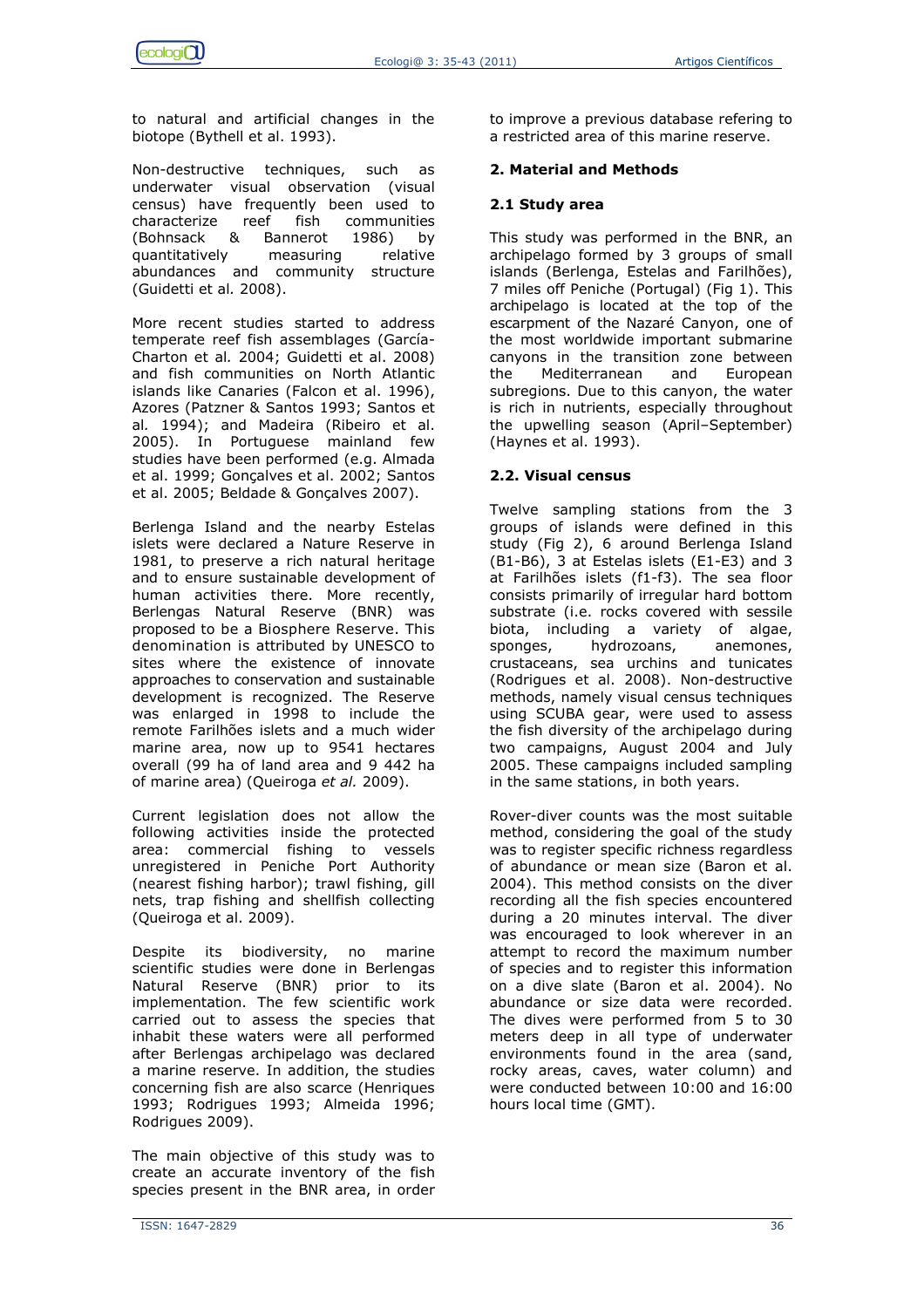



**Figure 1.** Geographic location and limits of the Berlengas Natural Reserve (in red) with its 3 groups of islands



**Figure 2.** Location of the sampling stations in the 3 groups of islands of the Berlengas Natural Reserve

# **2.3. Data analysis**

# **2.3.1. Feeding guilds**

According to Elliot et al. (2007), each species was characterized based on its feeding guild (invertivore, macrocarnivore, piscivore, omnivore, zooplanktivore and herbivore). Species were considered ''invertivore" when they feed predominantly on non-planktonic invertebrates while zooplankton feeders (i.e. species that feed on planktonic crustaceans, hydroids and fish eggs/larvae) were considered ''zooplanktivore". ''Herbivore" species feed predominantly on macroalgae, macrophytes, phytoplankton and microphytobenthos and ''omnivore" species feed on detritus, filamentous algae, macrophytes, epifauna and infauna. Species that feed on macroinvertebrates and vertebrates (mostly fish) were considered ''macrocarnivores" and the

species that feed almost exclusively on fish were included in the ''piscivore" guild. The attribution of the feeding guild to each fish species was based on Henriques et al. (2008).

# **2.3.2. Statistical analysis**

An initial binary matrix was constructed where species' presence/absence in the sampling sites was denoted as 1 or 0, respectively.

To derive similarity patterns from the above matrix, the Jaccard coefficient was utilized (Legendre & Legendre 1998. The overall multivariate spatial pattern was obtained from the initial matrix by using the non-metric multidimensional scaling (nMDS) (Clarke & Green 1988; Warwick & Clarke 1991). Based on scree-plot inspection, a scaling solution with three dimensions was selected, which made-up the basis for a 2D ordination plot using the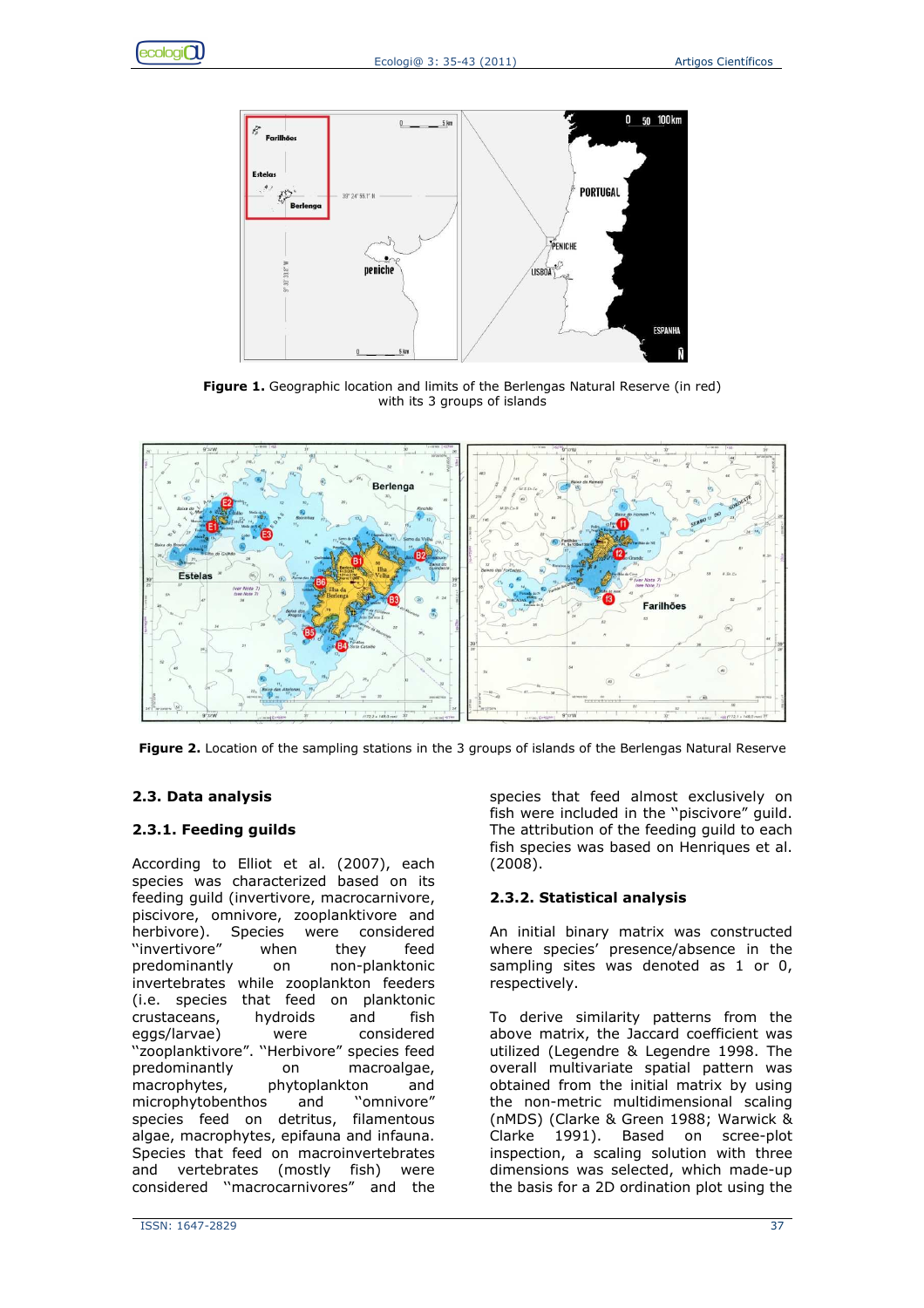nMDS. All statistical analyses were done with Canoco for Windows 4.5 (ter Braak & Šmilauer 2002) and WinKyst 1.0 add-ons for Canoco (Šmilauer 2002–2003).

## **3. Results**

## **3.1. Descriptive analysis**

A total of 48 fish species belonging to 22 different families were observed during the two study periods (Table I).

Two families, Sparidae and Labridae, were the most represented, with nine and six species, respectively, followed by Blennidae and Gobiidae with four species each, and Carangidae, Gadidae and Scombridae all with three species. Fourteen families were represented by a single species.

*Diplodus vulgaris* was the species with highest frequency (100% in 2004 and 91.7% in 2005), followed by *Labrus bergylta* (69.2% in 2004 and 91.7% in 2005). Twelve species were observed only once during the study period. Sampling station B2 was the spot where the number of species registered was highest (23 in 2004 and 19 in 2005) and station E2 was the spot where the number of species was lowest (5 in 2005).

The fish community is constituted mainly on macrocarnivores species (35%), followed by omnivorous and invertivores species (27%) (Table I). Herbivores and piscivores were represented by only one species each, *Sarpa salpa* and *Belone belone*, respectively. *Sarpa salpa* was observed in 11 sampling stations during the study period, and *Belone belone* was observed only once at station F3 during 2004.

# **3.2. Multivariate analysis**

The multivariate analyses provided additional information on the similarity pattern: nMDS based on Jaccard coefficient and performed on the total species list for the twelve sampling sites over the two years, revealed a clear gradient along the axis 1 of the plot (Fig. 3).



**Figure 3.** Non-metric MDS ordination of Berlenga Island (B1, B2, B3, B4, B5, B6), Estelas (E1, E2, E3) and Farilhões (f1, f2, f3) sampling stations based on the dimension coefficients (dimension 1 by dimension 2) of species presence/absence in 2004 and 2005. Stress 0.15.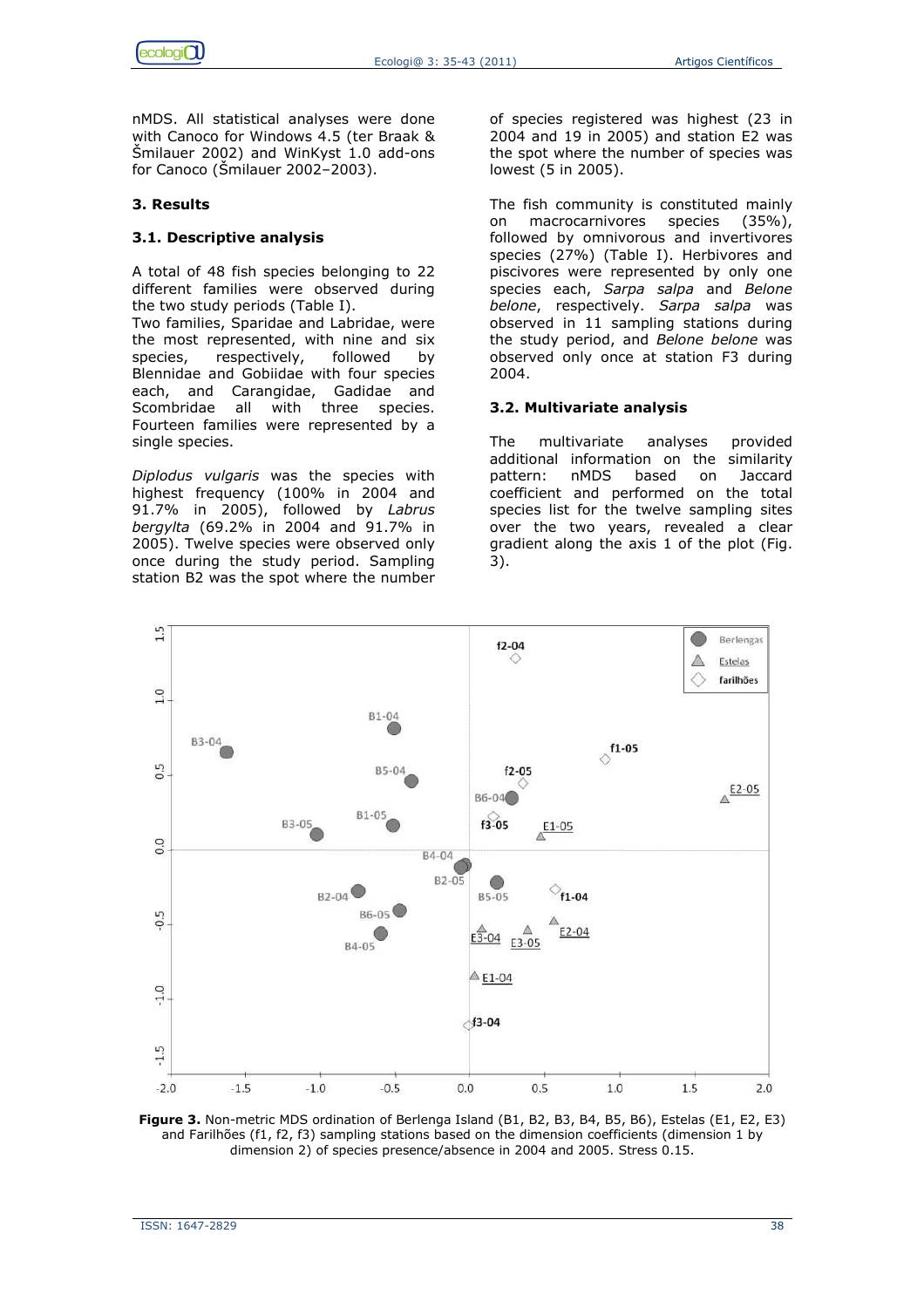$ecologi<sub>O</sub>$ 

**Table 1.** Occurrence frequency (%) of fish species from Berlenga Natural Reserve in 2004 and 2005 and species feeding guild (he – herbivore; inv – invertivore; ma – macrocarnivore; om – omnivore; pi – piscivore; zoo – zooplanktivore).

|                    |                                                  | Feeding         |      |      |
|--------------------|--------------------------------------------------|-----------------|------|------|
| <b>FAMILY</b>      | <b>SPECIES</b>                                   | guild           | 2004 | 2005 |
| <b>Mugilidae</b>   | Liza aurata (Risso, 1810)                        | om              | 69.2 | 41.7 |
|                    | Chelon labrosus (Risso, 1827)                    | om              | 38.5 | 25   |
| <b>Sparidae</b>    | Sarpa salpa (Linnaeus, 1758)                     | he              | 76.9 | 58.3 |
|                    | Boops boops (Linnaeus, 1758)                     | om              | 53.8 | 50   |
|                    | Diplodus sargus (Linnaeus, 1758)                 | om              | 76.9 | 75   |
|                    | Diplodus annularis (Linnaeus, 1758)              | inv             | 7.7  | 33.3 |
|                    | Diplodus vulgaris (Geoffroy Saint-Hilaire, 1817) | inv             | 100  | 91.7 |
|                    | Diplodus cervinus (Lowe, 1838)                   | om              | 30.8 | 25   |
|                    | Pagrus pagrus (Linnaeus, 1758)                   | ma              | 7.7  | 0    |
|                    | Spondyliosoma cantharus (Linnaeus, 1758)         | om              | 46.2 | 41.7 |
|                    | Oblada melanura (Linnaeus, 1758)                 | om              | 23.1 | 0    |
| Labridae           | Labrus bergylta Ascanius, 1767                   | om              | 69.2 | 91.7 |
|                    | Labrus mixtus (Linnaeus, 1758)                   | ma              | 0    | 8.3  |
|                    | Centrolabrus exoletus (Linnaeus, 1758)           | inv             | 23.1 | 41.7 |
|                    | Ctenolabrus rupestris (Linnaeus, 1758)           | ma              | 30.8 | 16.7 |
|                    | Coris julis (Linnaeus, 1758)                     | inv             | 46.2 | 66.7 |
|                    | Symphodus spp.                                   | inv             | 7.7  | 16.7 |
| Gobiidae           | Gobiusculus flavescens (Fabricius, 1779)         | ZOO             | 46.2 | 58.3 |
|                    | Gobius xanthocephalus Heymer & Zander, 1992      | inv             | 15.4 | 8.3  |
|                    | Pomatochistus spp.                               | inv             | 0    | 8.3  |
|                    | Thorogobius ephippiatus (Lowe, 1839)             | om              | 23.1 | 0    |
| Mullidae           | Mullus surmuletus Linnaeus, 1758                 | ma              | 15.4 | 25   |
| Moronidae          | Dicentrarchus labrax (Linnaeus, 1758)            | ma              | 23.1 | 8.3  |
| <b>Serranidae</b>  | Serranus cabrilla (Linnaeus, 1758)               | ma              | 38.5 | 50   |
| <b>Atherinidae</b> | Atherina presbyter Cuvier, 1829                  | ma              | 7.7  | 8.3  |
| Gadidae            | Pollachius pollachius (Linnaeus, 1758)           | inv             | 23.1 | 8.3  |
|                    | Trisopterus luscus (Linnaeus, 1758)              | ma              | 7.7  | 8.3  |
|                    | Phycis phycis (Linnaeus, 1766)                   | inv             | 7.7  | 33.3 |
| <b>Belonidae</b>   | Belone belone (Linnaeus, 1761)                   | рi              | 7.7  | 0    |
| Carangidae         | Seriola rivoliana Valenciennes, 1833             | ma              | 7.7  | 0    |
|                    | Trachurus trachurus (Linnaeus, 1758)             | ma              | 23.1 | 33.3 |
|                    | Trachynotus ovatus (Linnaeus, 1758)              | ma              | 7.7  | 0    |
| Ammodytidae        | Gymnammodytes semisquamatus (Jourdain, 1879)     | ZO <sub>O</sub> | 7.7  | 0    |
| <b>Balistidae</b>  | Balistes capriscus Gmelin, 1789                  | inv             | 38.5 | 8.3  |
| <b>Blennidae</b>   | Parablennius gattorugine (Linnaeus, 1758)        | om              | 0    | 8.3  |
|                    | Parablennius pilicornis (Cuvier, 1829)           | om              | 15.4 | 33.3 |
|                    | Parablennius ruber (Valenciennes, 1836)          | om              | 23.1 | 33.3 |
|                    | Lipophrys pholis (Linnaeus, 1758)                | om              | 0    | 8.3  |
| Tripterygiidae     | Tripterygion delaisi Cadenat & Blache, 1970      | inv             | 46.2 | 33.3 |
| Triglidae          | Trigloporus lastoviza (Bonnaterre, 1788)         | inv             | 7.7  | 8.3  |
| Gobiesocidae       | Lepadogaster lepadogaster (Bonnaterre, 1788)     | inv             | 7.7  | 0    |
| Syngnathidae       | Syngnathus acus (Linnaeus, 1758)                 | ZO <sub>O</sub> | 7.7  | 0    |
| Scorpaenidae       | Scorpaena sp.                                    | ma              | 30.8 | 16.7 |
| Scombridae         | Scomber scombrus Linnaeus, 1758                  | ma              | 46.2 | 0    |
|                    | Scomber colias Gmelin 1789                       | ma              | 46.2 | 0    |
|                    | Sarda sarda (Bloch, 1793)                        | ma              | 7.7  | 0    |
| <b>Muraenidae</b>  | Muraena helena Linnaeus, 1758                    | ma              | 7.7  | 8.3  |
| <b>Bothidae</b>    | Arnoglossus laterna (Walbaum, 1792)              | ma              | 7.7  | 0    |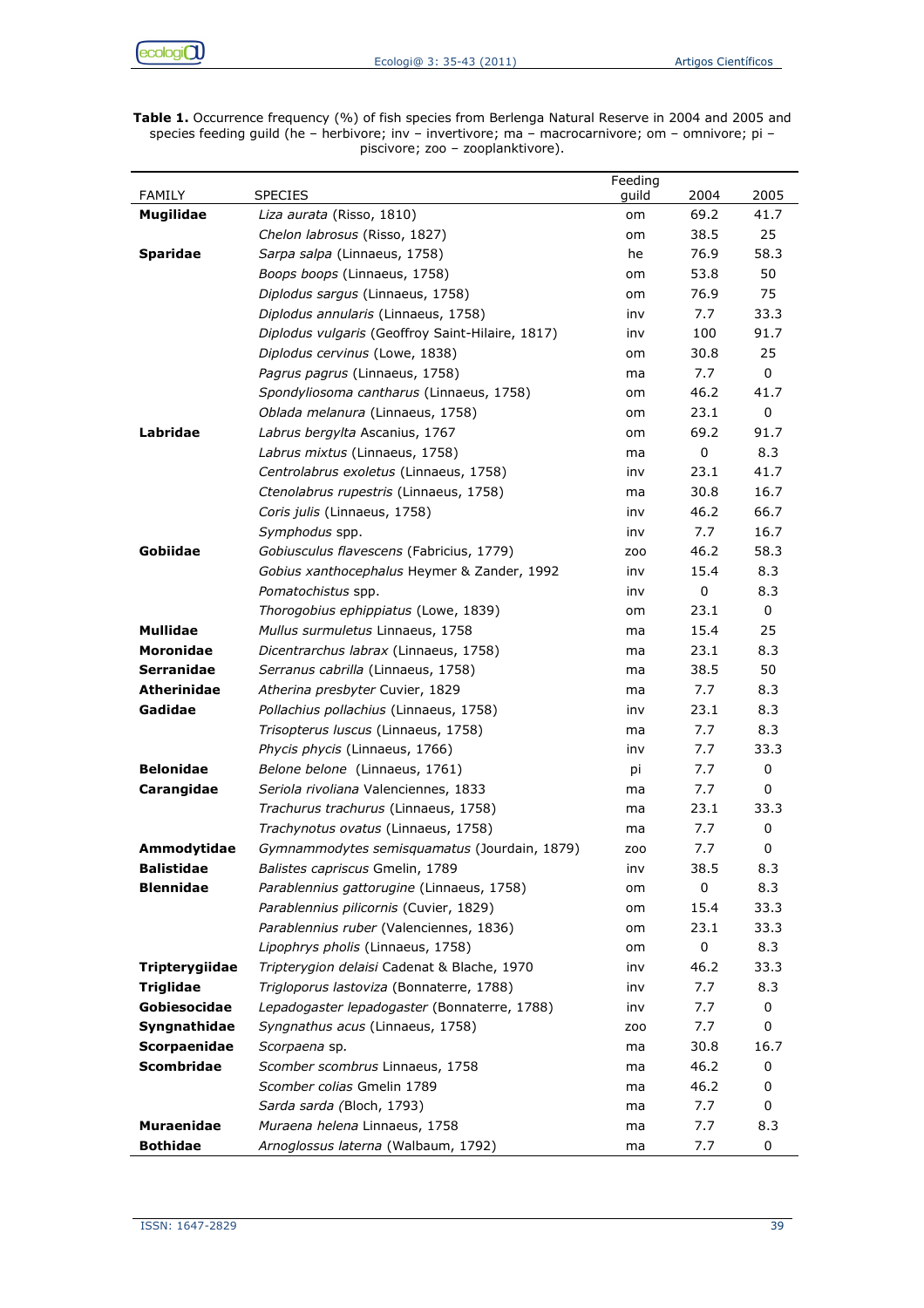The analysis showed clear differences between Berlengas island samples and all the remainder sites in the presence/absence of the 48 species. With the exception of two samples, Berlenga Island stations are placed in the negative part of axis 2; all the remainder sampling stations are grouped on the right side of the plot and particularly E2-05 and f2-04 are placed in the most distant places (on the upper right side) of the plot. Although not as evident as with Berlenga Island stations, Estelas and Farilhões islets stations also showed differences among them, regarding similarity pattern (Figure 3). In addition, the nMDS configuration yielded a plot where years did not play a major role to separate the sites and therefore do not appear to be tightly linked to individual sites.

# **4. Discussion**

The first study developed in the area was performed by Almeida (1996) and focused on the coastal zone of Berlenga Island. Using a visual point counts technique adapted from Bohnsack & Bannerot (1986) for 1200 minutes, the author recorded 51 fish species belonging to 19 families, in a study performed between 1990 and 1992, being Gadidae, Sparidae, Labridae, Gobiidae and Blennidae the most abundant families, the same as in the present study. As pointed by Almada et al. (1999), in the north-eastern Atlantic, the temperate reef fish communities are characterized by the higher abundance of species belonging to the families Labridae, Sparidae, Gobiidae, Blenniidae and Serranidae, though including a number of other families with lower abundances (e.g. Carangidae, Syngnathidae, Mugilidae, Phycidae, Gobiesocidae, Callionymidae, Scorpaenidae, Soleidae, Triglidae). Almeida (1996) also reported the species *Boops boops*, *Diplodus vulgaris* and *Gobiusculus flavescens* as the most abundant in that period. This author recorded a total of 17 species in his study, that were not observed in the present one, but, on the other hand, the present study recorded 14 new species: *Pagrus pagrus*, *Oblada melanura*, *Gobius xanthocephalus*, *Atherina presbyter*, *Belone belone*, *Trachinotus ovatus*, *Gymnammodytes semisquamatus*, *Parablennius ruber*, *Trigloporus lastoviza*, *Scomber scombrus*, *Scomber colias*, *Sarda sarda*, *Muraena helena* and *Arnoglossus laterna*. Some of the species recorded by Almeida (1996) and absent in the present study were, however, registered by Rodrigues et al.

(2008): *Conger conger*, *Gaidropsarus mediterraneus, Zeus faber*, *Pseudocaranx dentex*, *Sparus aurata*, *Gobius paganellus*, *Gobius cruentatus* and *Zeugopterus punctatus.*

Regarding *Gobius auratus* observed in the first study, it could actually be *G. xanthocephalus*. *G. auratus* has been confused in the past with *G. xanthocephalus* that has only been recognized as a separate and valid species by Heymer & Zander (1992).

The reef fish community of BNR is constituted mainly on macrocarnivores, omnivorous and invertivores species, and rarely herbivores (just one species, *Sarpa salpa*). According to Almada et al. (1999), the large majority of reef fishes in the temperate north-eastern Atlantic are benthivore and rarely herbivore or planktonivore. The high abundance of macrocarnivores in this study is mainly explained by the presence of some pelagic fish belonging to the Scombridae and Carangidae families (3 species each). Considering the BNR is an offshore archipelago, the occurrence of pelagic fish is common unlike other studied places from the north-eastern Atlantic (Gonçalves et al. 2002; Ribeiro et al. 2008).

The nMDS analysis showed clear differences between Berlenga Island and all the remainder sites, as showed on Figure 3. In this study, 22 species occurred only in Berlenga sampling stations, and some of them are typically found in coastal environments (e.g. *A. presbyter*, *Lepadogaster lepadogaster, Lipophrys pholis, Syngnathus acus, Thorogobius ephippiatus*). In Estelas and Farilhões stations we registered species which are typically found in oceanic environments and did not occur in Berlenga stations (e.g. *S. sarda*; *B. belone*). Rodrigues (2009) mentioned the existence of a coast-to-ocean environmental gradient when going from Berlenga to Estelas and from Estelas to Farilhões. The presence of the Nazaré canyon as well as the depths around Farilhões (Haynes et al. 1993) gives to this farthest area of BNR oceanic characteristics which probably enhance this gradient.

With this study, the authors provide additional data that can be useful to understand the present situation about fish diversity in BNR. This new information, could be used in future studies focusing on fish community's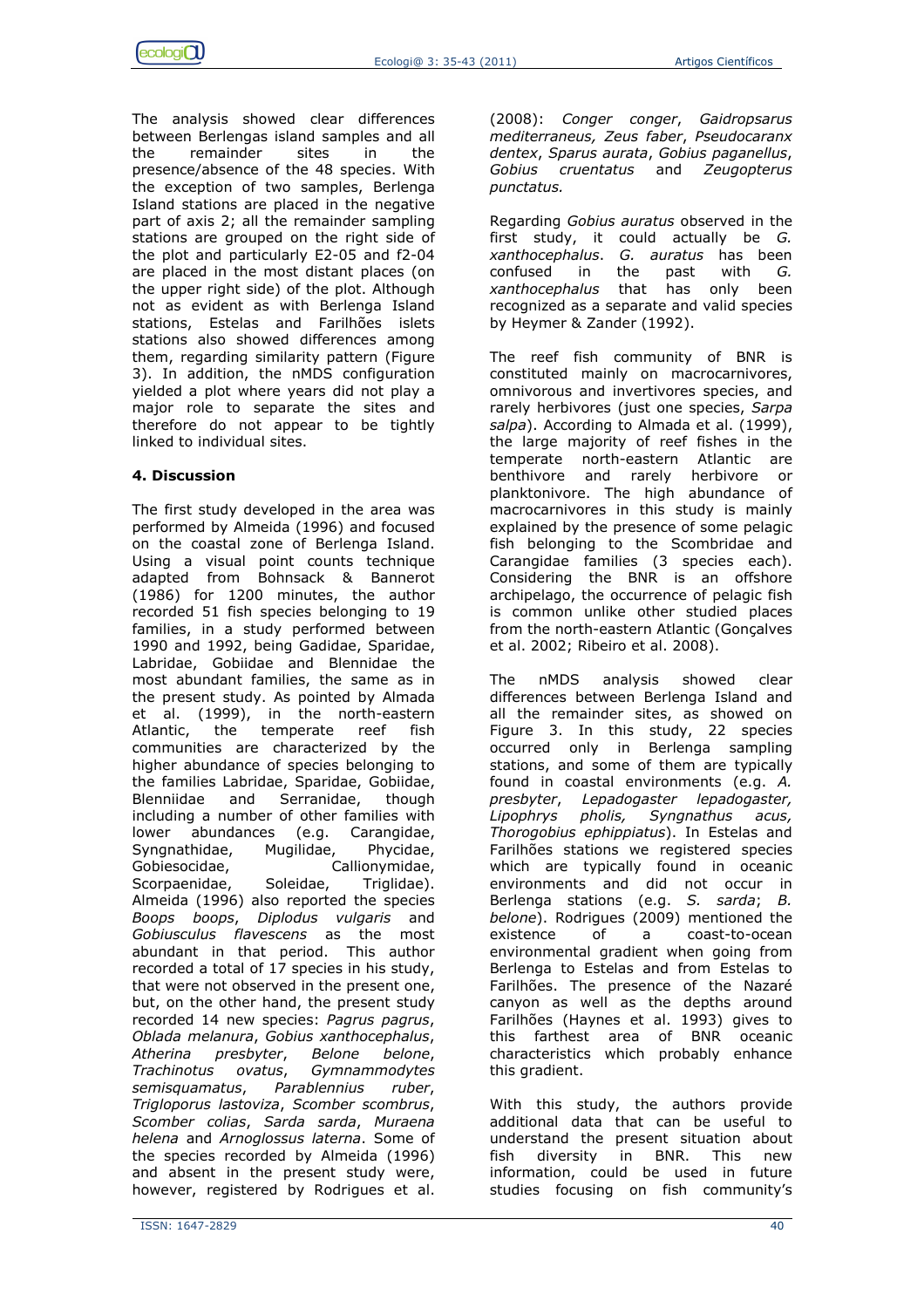

structure and dynamics which contribute to monitoring BNR fish populations and are also crucial to understand how effective is this Marine Protected Area.

## **Acknowledgements**

The authors would like to thank to Reserva Natural das Berlengas for providing a place to stay in the island, diving equipment and a vessel and also Luis Dória for all the help given with logistics and his permanent will to create a good work atmosphere. Armando Almeida for his help and references provided, Rui Esteves da Silva and Nuno Tavares for their help with the figures used in this work and also to the reviewers for the suggestions made, improving the quality of this paper. This study was funded by IMAR – Institute of Marine Research and by Instituto Politécnico de Leiria.

## **References**

Almada VC, Gonçalves EJ, Henriques M. 1999. Ecology and behaviour of reef fishes in the temperate north-eastern Atlantic and adjacent waters. In: Almada, V.C., R.F. Oliveira, E.J. Gonçalves (Eds.), Behaviour and conservation of littoral fishes. Instituto Superior de Psicologia Aplicada (ISPA), Portugal. pp. 33 - 61.

Almeida A. 1996. Structure and spatial variability of the rocky fish fauna in the protected marine «Reserva Natural da Berlenga» (Portugal). Arquivos do Museu Bocage, Nova Série II, 25: 633 - 642.

Ashworth JS & Ormond RFG 2005. Effects of fishing pressure and trophic group on abundance and spillover across boundaries of a no-take zone. Biological Conservation 121: 333 - 344.

Baron RM, Jordan L.K.B & Spieler RE 2004. Characterization of the marine fish assemblage associated with the nearshore hardbottom of Broward County, Florida, USA. Estuarine, Coastal and Shelf Science 60: 431 - 443.

Beldade R & Gonçalves EJ 2007. An interference visual census technique applied to cryptobenthic fish assemblages. Vie et Milieu 57: 61 - 65.

Bohnsack JA & Bannerot SP 1986. A stationary visual census technique for quantitatively assessing community structure of coral reef fishes. NOAA Technical Report, 41: 1 - 15.

Bythell JC, Bythell M & Gladfelter EH 1993. Initial results of a long-term coral reef monitoring program: impact of hurricane Hugo at Buck Island Reef National Monument, St. Croix, U.S. Virgin Islands. Journal of Experimental Marine Biology and Ecology 172: 171 - 183.

Clarke KR & Green RH 1988. Statistical design and analysis for a "biological effects" study. Marine Ecology Progress Series 46: 213 - 226.

Denny CM & Babcock RC 2004. Do partial marine reserves protect reef fish assemblages? Biological Conservation 116: 119 - 129.

Elliott M, Whitfield AK, Potter IC, Blaber SJM, Cyrus DP, Nordlie FG & Harrison TD 2007. The guild approach to categorizing estuarine fish assemblages: a global review. Fish and Fisheries 8: 241 - 268.

Falcón JM, Bortone SA, Brito A & Bundrick CM 1996. Structure of and relationships within and between the littoral, rocksubstrate fish communities off four islands in the Canarian Archipelago*.* Marine Biology 125: 215 - 231.

García-Charton JA, Pérez-Rufaza A, Sánchez-Jerez P, Bayle-Sempere JT, Reñones O & Moreno D. 2004. Multi-scale spatial heterogeneity, habitat structure, and the effect of marine reserves on Western Mediterranean rocky reef fish assemblages. Marine Biology 144: 161 - 182.

Gonçalves EJ, Henriques M & Almada VC 2002. Use of a temperate reef-fish community to identify priorities in the establishment of a marine protected area. Pp. 261-272 in: Beumer, J.P., A. Grant & D.C. Smith (Eds). Aquatic Protected Areas: What Works Best And How Do We Know? Proceedings of the World Congress on Aquatic Protected Areas, Cairns, Australia, August 2002.

Guidetti P, Milazz M, Bussotti S, Molinari A, Murenu M, Pais A, Spano N, Balzanog R, Agardy T, Boero F, Carrada G, Cattaneo-Vietti R., Cau A, Chemello R, Greco S, Manganaro A, di Sciara GN, Russo GF & Tunesi L 2008. Italian marine reserve effectiveness: Does enforcement matter? Biological Conservation 141: 699  $-709.$ 

Harmelin-Vivien M, LeDiréach L, Bayle-Sempere J, Charbonnel E, García-Charton JA, Ody D, Pérez-Ruzafa A, Reñones O,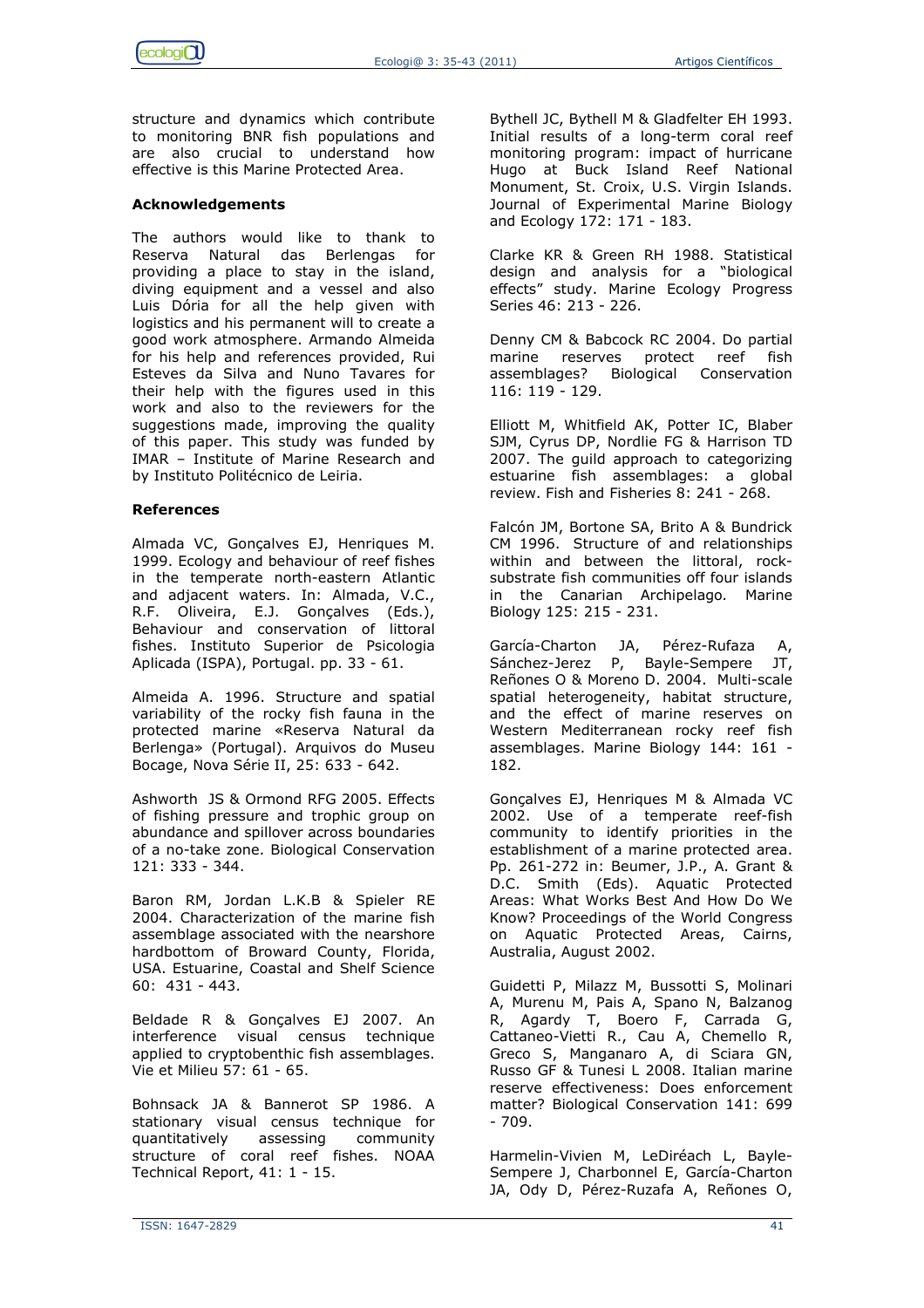Sánchez-Jerez P & Valle C. 2008. Gradients of abundance and biomass across reserve boundaries in six Mediterranean marine protected areas: Evidence of fish spillover? Biological Conservation, 141 (7): 1829 – 1839.

Haynes R, Barton DE & Pilling I 1993. Development, persistence, and variability of upwelling filaments off the Atlantic coast of the Iberian Peninsula. Journal of Geophysical Research 98: 22681 - 22692.

Henriques P 1993. Estrutura e variabilidade da comunidade ictiológica do Carreiro da Fortaleza (Berlenga) e bioetologia da reprodução de *Parablennius pilicornis* Cuvier, 1829 (Pisces: Blenniidae). Tese de Licenciatura em Recursos Faunísticos e Ambiente. Faculdade de Ciências de Lisboa. 39 pp.

Henriques S, Pais MP, Costa MJ & Cabral H 2008. Efficacy of adapted estuarine fishbased multimetric indices as tools for evaluating ecological status of the marine environment. Marine Pollution Bulletin 56: 1696 - 1713.

Heymer A & Zander CD 1992. Le statut de *Gobius auratus* Risso, 1810 et description de *Gobius xanthocephalus* n. sp. de la Mediterranée (Teleostei: Gobiidae). Zoologische Jahrbücher, Abteilung für Systematik, Geographie und Biologie der Tiere 119 (núm. 2): 291 - 313.

Legendre P & Legendre L 1998. *Numerical ecology.* Developments in environmental modelling, Vol. 20, Elsevier Scientific Publishers, Amsterdam, 853 pp.

Patzner RA, & Santos RS 1993. Ecology of Littoral Fishes of the Azores. Courier Forschungsinstitut Senckenberg 159: 423 - 427.

Queiroga H, Leão F & Coutinho M 2009. Nomination of the Berlengas Islands as a UNESCO Biosphere Reserve. Câmara Municipal de Peniche, Portugal.

Ribeiro C, Almeida AJ, Araújo R, Biscoito M & Freitas M 2005. Fish assemblages of Cais do Carvão Bay (Madeira Island) determined by the visual census technique. Journal of Fish Biology 67: 1568 - 1584.

Ribeiro J, Monteiro C, Monteiro C, Bentes L, Coelho R, Gonçalves J, Lino P & Erzini K 2008. Long-term changes in fish communities of the Ria Formosa coastal lagoon (southern Portugal) based on two

studies made 20 years apart. *Estuarine, Coastal and Shelf Science* 76: 57 – 68.

Rodrigues NV, Maranhão P, Oliveira P & Alberto J 2008. Guia de Espécies Submarinas – Portugal, Berlengas*.*  Instituto Politécnico de Leiria, Portugal, 231 pp.

Rodrigues NV 2009. Avaliação da estrutura da comunidade da ictiofauna na Reserva Natural das Berlengas e costa de Peniche. Dissertação de Mestrado, Universidade dos Açores, 76 pp.

Rodrigues S 1993. Distribuição espacial e temporal da comunidade ictiobentónica da Baía da Fortaleza de S. João Baptista (Reserva Natural da Berlenga) e contribuição para a eto-biologia de Tripterygion delaisi (Cadenat & Blache, 1970) (Pisces, Blennioidea, Tripterygiidae). Relatório de estágio de licenciatura de Recursos Faunísticos e Ambiente. Faculdade de Ciências de Lisboa, 39 pp.

Rowley RJ 1994. Case studies and reviews: marine reserves in fisheries management. Aquatic Conservation: Marine and Freshwater Ecosystems 4: 233 - 254.

Santos MN, Monteiro CC & Lasserre G 2005. Observations and trends on the intra- annual variation of the fish assemblages of two artificial reefs in Algarve coastal waters (Southern Portugal). Scientia Marina 69 (3): 415 - 426.

Santos RS, Nash RDM & Hawkins SJ 1994. Fish assemblages on intertidal shores of the Island of Faial, Azores. Arquipélago - Life and Marine Sciences 12A: 87 - 100.

Šmilauer P 2002–2003. Winkyst version 1.0.

Available **from:** http://www.canodraw.com/winkyst.htm (cited 12 March 2003).

ter Braak CJF & Šmilauer P 2002. Canoco Reference Manual and CanoDraw for Windows User' Guide: Software for Canonical Community Ordination (version 4.5) Microcomputer Power. Ithaca, NY, USA. 500 pp.

Warwick RM & Clarke KR 1991. A comparison of some methods for analyzing changes in benthic community structure. Journal of the Marine Biological